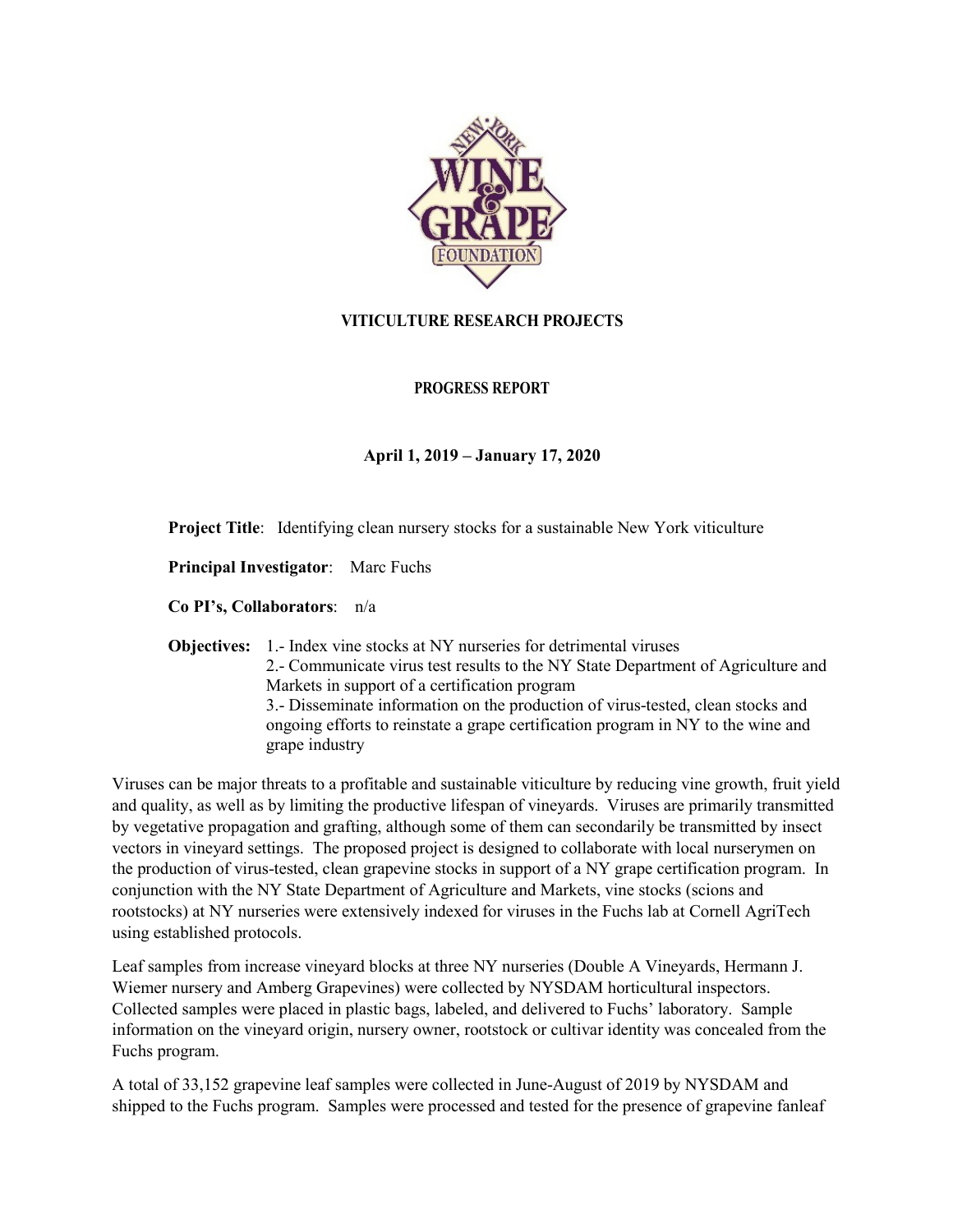virus (GFLV), arabis mosaic virus (ArMV), tomato ringspot virus (ToRSV) and tobacco ringspot virus (TRSV) by DAS-ELISA using specific antibodies (Table 1). Results showed the occurrence of tomato ringspot virus  $(0.27\%$ , 88 of 33,152) and grapevine fanleaf virus  $(0.14\%$ , 46 of 33,152) in a very few samples. None of the samples were found infected with arabis mosaic virus or tobacco ringspot virus (Table 1). Test results were communicated to NYSDAM in a timely manner and infected vines were removed from the respective nursery increase vineyards.

### **Table 1: Summary of virus test results in grapevine samples collected in spring of 2019.**

| Grapes             |        | ToRSV* TRSV ArMV GFLV |  |  |
|--------------------|--------|-----------------------|--|--|
| <b>Spring 2019</b> | 33,152 |                       |  |  |

\*ToRSV: tomato ringspot virus, TRSV: tobacco ringspot virus; ArMV: arabis mosaic virus; GFLV: grapevine fanleaf virus

In addition, a total of 32,073 grape samples were collected in September-December 2019 by NYSDAM and shipped to the Fuchs program. Samples were processed and tested for grapevine leafroll-associated virus 1 (GLRaV-1), grapevine leafroll-associated virus 2 (GLRaV-2), grapevine leafroll-associated virus 3 (GLRaV-3) and grapevine leafroll-associated virus 4 (GLRaV-4) by DAS-ELISA using specific antibodies (Table 2). Results showed the occurrence of grapevine leafroll-associated virus 1 (0.3%, 91 of 32,073), grapevine leafroll-associated virus 2 (0.11%, 34 of 32,073), grapevine leafroll-associated virus 3  $(0.2\%$ , 56 of 32,073), and grapevine leafroll-associated virus 4  $(0.02\%$ , 6 of 32,073) in a few samples (Table 2). Test results were communicated to NYSDAM in a timely manner and infected vines will be removed from the increase vineyards before the start of the 2020 growing season.

#### **Table 2: Summary of virus test results in grapevine samples collected in fall of 2019.**

| Grapes      |           | $GLRaV-1*$ | $GLRaV-2$ | $GLRaV-3$ | $GLRaV-4$ |
|-------------|-----------|------------|-----------|-----------|-----------|
| Spring 2019 | 32,073 91 |            |           |           |           |

\*GLRaV-1: grapevine leafroll-associated virus 1; GLRaV-2: grapevine leafroll-associated virus 2; GLRaV-3: grapevine leafroll-associated virus 3; GLRaV-4: grapevine leafroll-associated virus 4

The processing and testing of the 32,073 fall samples for grapevine red blotch virus by PCR is still underway. They will be completed by the end of January 2020. It is anticipated that the level of infection with red blotch virus will likely be extremely low  $\left($  < 0.1%).

### **Outreach activities**

Project results were communicated to the wine and grape industry on Long Island:

Fuchs, M. 2020. Multipronged approaches for red blotch and leafroll virus control. Long Island Agriculture Forum, January 9, Riverhead, NY.

Communication efforts focused on raising awareness in terms of the value of virus-tested, clean stocks,; impact of viruses on vineyard productivity and fruit quality; and status of the NY grape certification program.